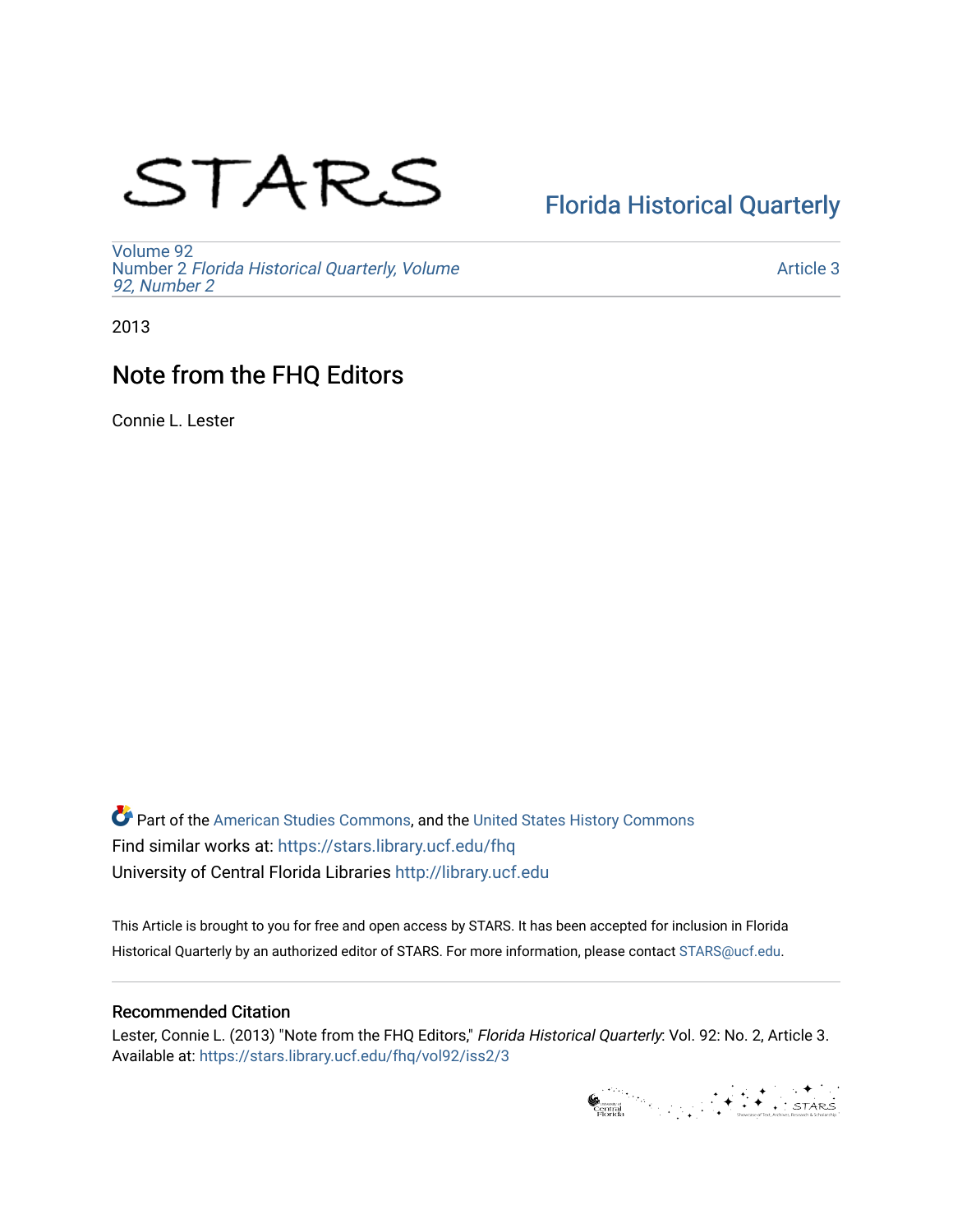### **Note from the FHQ Editors**

by Connie L. Lester and Daniel Murphree

The publication of the 2012 Symposium celebrating the Fiftieth Anniversary of the United States District Court of the Middle District of Florida has been a two-year project. Attorneys Richard S. Dellinger and T. Michael Woods first approached the University of Central Florida Department of History for assistance in organizing the symposium in 2011. In the course of discussions on the format of the symposium, the idea of publishing the papers as a special issue of the *Florida Historical Quarterly* emerged.

The publication of the papers represents a new chapter in the history of the *Quarterly.* It has been an intellectual and editorial challenge, but one that we believe is enormously rewarding for the readers of the **FHQ**. Publishing legal comments is unlike historical publication and readers will notice an immediate difference in the presentation and footnote styles. The second difference can be seen in the format. Typical issues of the *Quarterly* contain three or four articles which, on occasion, are thematically organized. This issue includes the work of twenty-six authors, not counting the "Note" by the *FHQ* editors. The text is organized around the significant cases heard before the Middle District Court: Segregation/ Integration Cases, Civil Cases, and Criminal Cases. Each section begins with an introduction by a judge or judges who reminisce about the cases and outline their significance. Attorneys and law students provide case comments on individual cases that came before the court.

As we worked through the papers, Dr. Murphree and I came to appreciate the intellectual depth of the Federal Court system. The comments guided us through the issues that come before the court

[177]

1